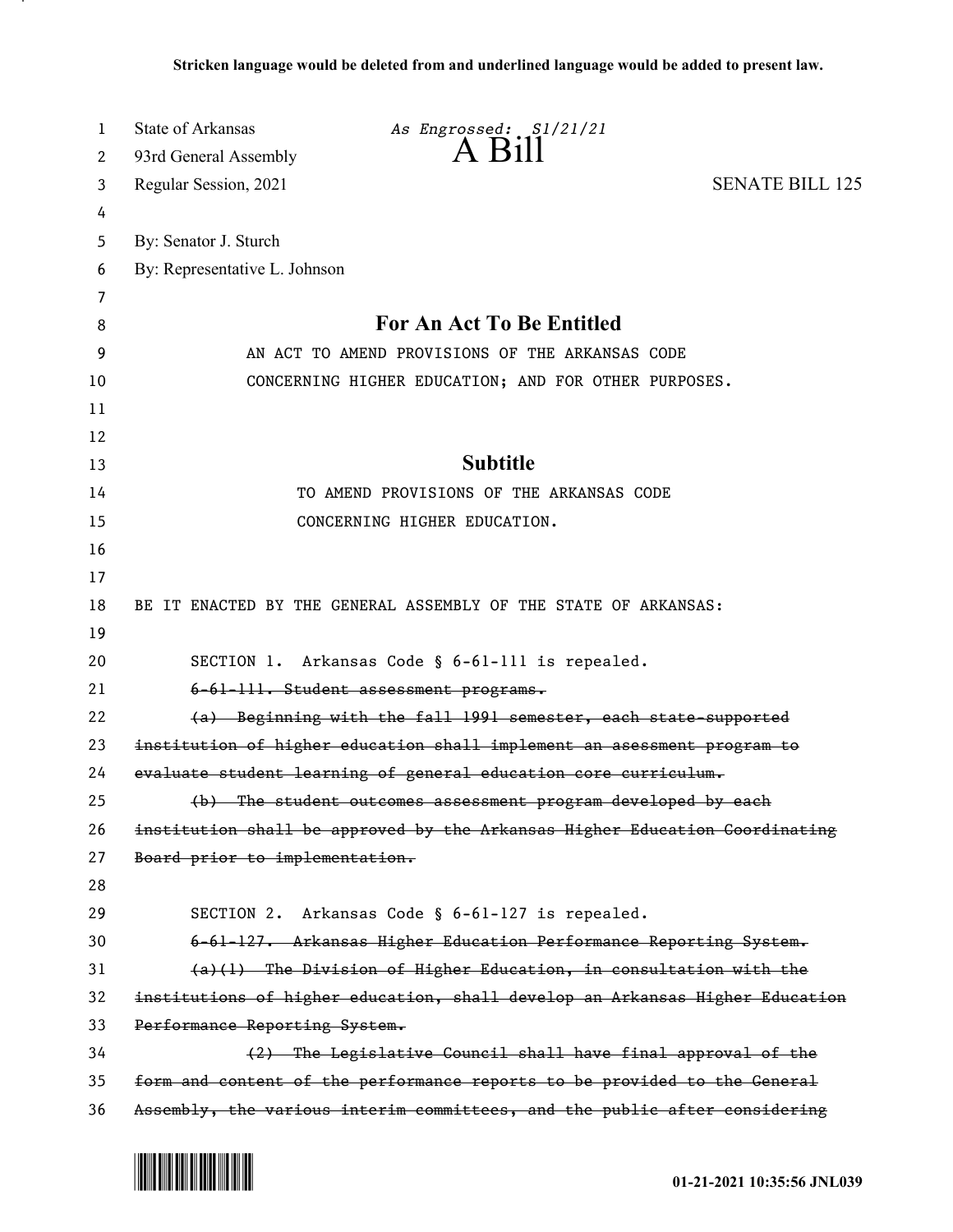| 1  | the recommendations of the House Committee on Education and Senate Committee  |  |
|----|-------------------------------------------------------------------------------|--|
| 2  | on Education.                                                                 |  |
| 3  | (b) To the extent possible, the Arkansas Higher Education Performance         |  |
| 4  | Reporting System will utilize information from an accrediting agency          |  |
| 5. | recognized by the United States Department of Education's assessment outcomes |  |
| 6  | measures, which are required for reaffirmation of accreditation, federal      |  |
| 7  | Integrated Postsecondary Education Data System report data, and data          |  |
| 8  | collected annually through the Statewide Information System of the Division   |  |
| 9  | of Higher Education.                                                          |  |
| 10 | (e) In developing the Arkansas Higher Education Performance Reporting         |  |
| 11 | System, the Division of Higher Education will review and analyze higher       |  |
| 12 | education performance reporting systems used in other states to incorporate   |  |
| 13 | the best aspects of those plans.                                              |  |
| 14 | (d) The Arkansas Higher Education Performance Reporting System will           |  |
| 15 | provide the General Assembly and the public with quantitative, objective      |  |
| 16 | information which will reveal institutional weaknesses and strengths.         |  |
| 17 | Performance-based reports shall be provided annually to the House Committee   |  |
| 18 | on Education, the Senate Committee on Education, and the Legislative Council. |  |
| 19 | (e) To the extent possible, and taking into account the differences in        |  |
| 20 | institutional missions, the Arkansas Higher Education Performance Reporting   |  |
| 21 | System will contain uniform accountability elements which reveal trends,      |  |
| 22 | strengths, and weaknesses and assist policymakers and prospective students    |  |
| 23 | and their parents in comparing institutions and judging the extent to which   |  |
| 24 | they are effectively and efficiently accomplishing their missions.            |  |
| 25 |                                                                               |  |
| 26 | SECTION 3. Arkansas Code § $6-61-221(b)$ , concerning reporting of            |  |
| 27 | graduates requiring postsecondary remediation, is amended to read as follows: |  |
| 28 | The Division of Higher Education and the Office of Accountability<br>(b)      |  |
| 29 | Division of Public School Accountability, shall work together to develop a    |  |
| 30 | compatible system of reporting the number of:                                 |  |
| 31 | Students who required remediation during their first year of<br>(1)           |  |
| 32 | enrollment in a state-supported institution of higher education if the        |  |
| 33 | enrollment occurred within two (2) years of graduation from a secondary       |  |
| 34 | school in this state;                                                         |  |
| 35 | Students who required remediation and who graduated:<br>(2)                   |  |
| 36 | With a 3.0 or higher grade point average on a 4.0<br>(A)                      |  |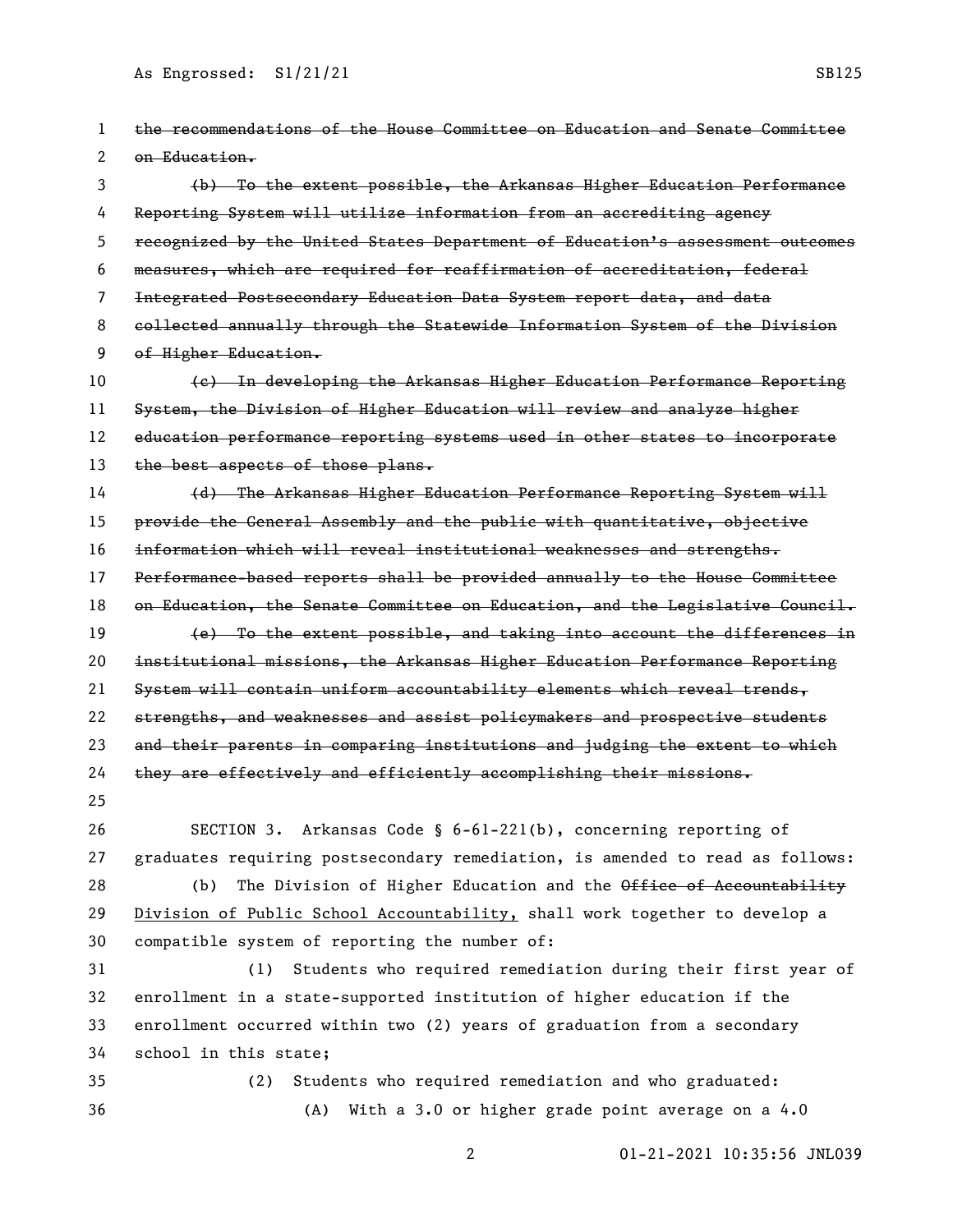scale; and 2 (B) From a public high school after completing the+ (i) Program of the minimum minimum core of high school courses recommended for preparation for postsecondary education by the Arkansas Higher Education Coordinating Board and the State Board of Education 6 pursuant to  $\S$  6-61-217, known as "Smart Core"; or 7 (ii) Non-Smart Core curriculum; and (3) Attempts it takes a student to pass a postsecondary remedial 9 course, beginning in the 2011-2012 school year. SECTION 4. Arkansas Code § 6-82-306(b)(4)-(6), concerning eligibility for the Arkansas Governor's Scholars Program, are amended to read as follows: (4) Graduates from a high school; and (5)(A) Demonstrates proficiency in the application of knowledge 15 and skills in reading and writing literacy and mathematics by passing the end-of-course examination as may be developed by the Division of Elementary 17 and Secondary Education and as may be designated by the Division of Higher 18 Education for this purpose. (B) "End-of-course" assessment means those assessments 20 defined in  $§ 6-15-419$  [repealed]; and 21 (6)(A)(5)(A) Satisfies the qualifications of superior academic ability as established by the Division of Higher Education with criteria consisting of value points for academic achievement and leadership, including without limitation: *"(i) ACT or SAT score, National Merit Finalist, or National Achievement Finalist;* (ii) High school grade point average; (iii) Rank in high school class; and (iv) Leadership in school, community, and employment. (B)(i) The Division of Higher Education may alter the weight assigned to the individual criterion to more appropriately meet the needs of the state as determined by the Arkansas Higher Education Coordinating Board. (ii) The Division of Higher Education shall ensure that the weight assigned to each individual criterion under this subdivision  $(\frac{\mathbf{b}}{6}, \frac{\mathbf{c}}{8})$  (b)(5)(B) does not place a home-schooled, public school, or private

01-21-2021 10:35:56 JNL039